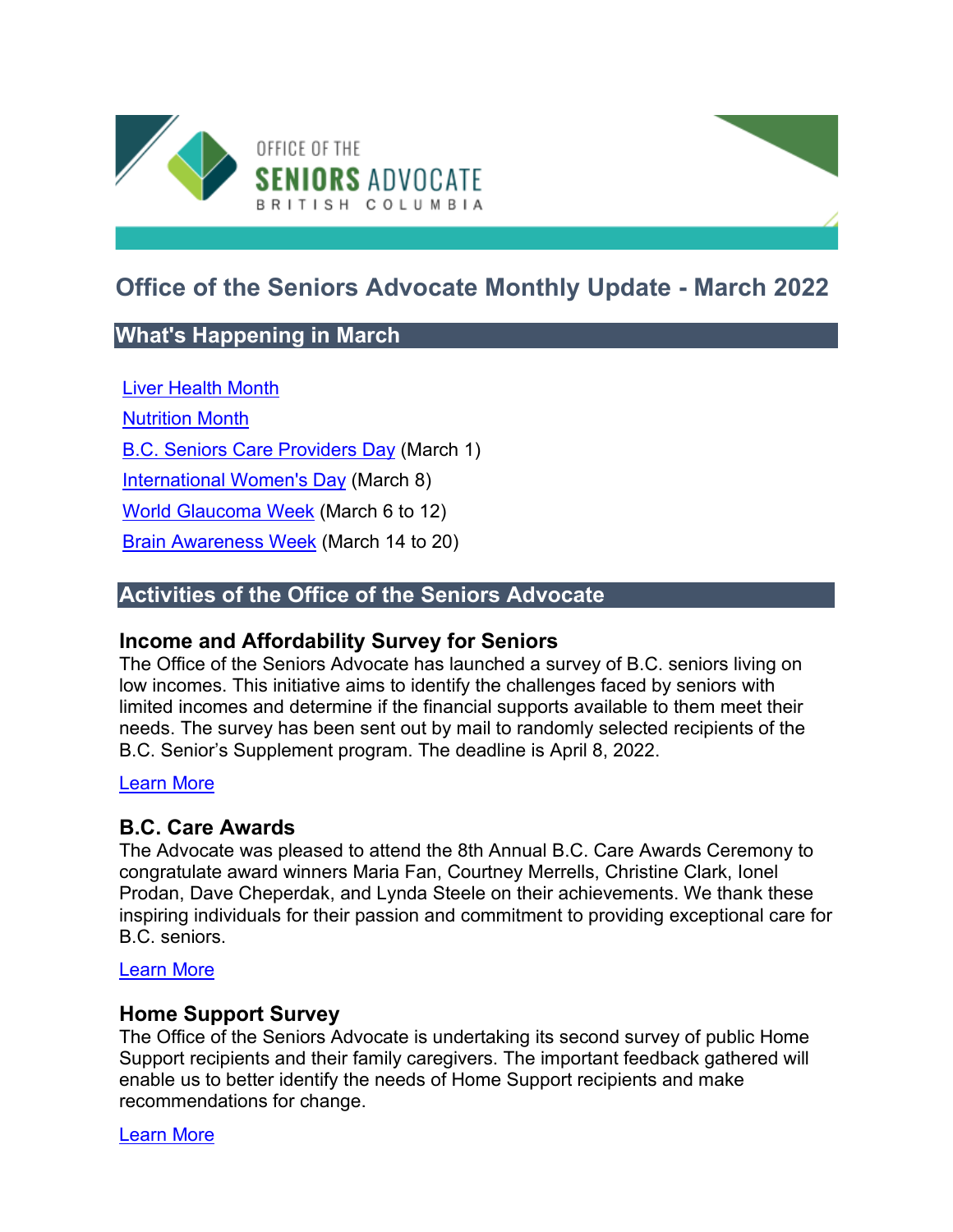### **Monitoring Seniors Services 2021 Report**

We are pleased to announce that the Monitoring Seniors Services 2021 report has been released. This annual report assesses the performance of key seniors services in the province and highlights where seniors' needs are being met and where improvements are most needed.

#### [Learn More](https://www.seniorsadvocatebc.ca/monitoring-seniors-services/)

### **COVID-19 Update**

### **Rapid Tests for Seniors**

COVID-19 rapid antigen tests are now being distributed to people aged 60+ at B.C. pharmacies. Seniors in this age group can pick up 5 tests every 28 days free of charge. Eligible seniors will need to provide their Personal Health Number, full name, and date of birth.

[Learn More](https://www2.gov.bc.ca/gov/content/covid-19/info/testing) 

### **COVID-19 Vaccinations**

The Senior's Advocate urges all eligible individuals to register for their COVID-19 booster shot to reduce the risk of serious illness and transmission of the virus. To register, visit the [Get Vaccinated](https://can01.safelinks.protection.outlook.com/?url=http%3A%2F%2Fgov.bc.ca%2Fgetvaccinated&data=04%7C01%7CJanice.Chow%40gov.bc.ca%7C160a17b3ec1e415fc41808d9aea7fd3c%7C6fdb52003d0d4a8ab036d3685e359adc%7C0%7C0%7C637732859369387225%7CUnknown%7CTWFpbGZsb3d8eyJWIjoiMC4wLjAwMDAiLCJQIjoiV2luMzIiLCJBTiI6Ik1haWwiLCJXVCI6Mn0%3D%7C0&sdata=hUPChRIABM%2BSA2rUXtUTrSzy7iy5J3SR4DAF87nwQ48%3D&reserved=0) . To ask questions and verify your registration please call **1-833-838-2323**.

Proof of full vaccination is required to access some events, services, and business in British Columbia. This requirement applies to all people born in 2009 or earlier (12+).

#### [Learn More](https://www2.gov.bc.ca/gov/content/covid-19/vaccine/proof)

### **COVID-19 Restrictions**

Although many COVID-19 public health restrictions have been lifted, the use of masks in all public indoor settings and proof of vaccination requirements remain.

[Learn More](https://www2.gov.bc.ca/gov/content/covid-19/info/restrictions) 

### **Long-Term Care update**

Visitor restrictions in B.C. long-term care homes have now eased to permit visits from both essential and designated visitors, including during outbreaks.

#### [Learn More](http://www.bccdc.ca/Health-Info-Site/Documents/Visitors_Long-Term_Care_Seniors_Assisted_Living.pdf)

As of March 2, 2022, there are 22 active COVID-19 outbreaks in long term care and assisted living. There are currently 650 active COVID-19 cases among residents and staff in these care homes.

[COVID-19 Statistics](https://www.seniorsadvocatebc.ca/covid-19/covid-19-statistics/)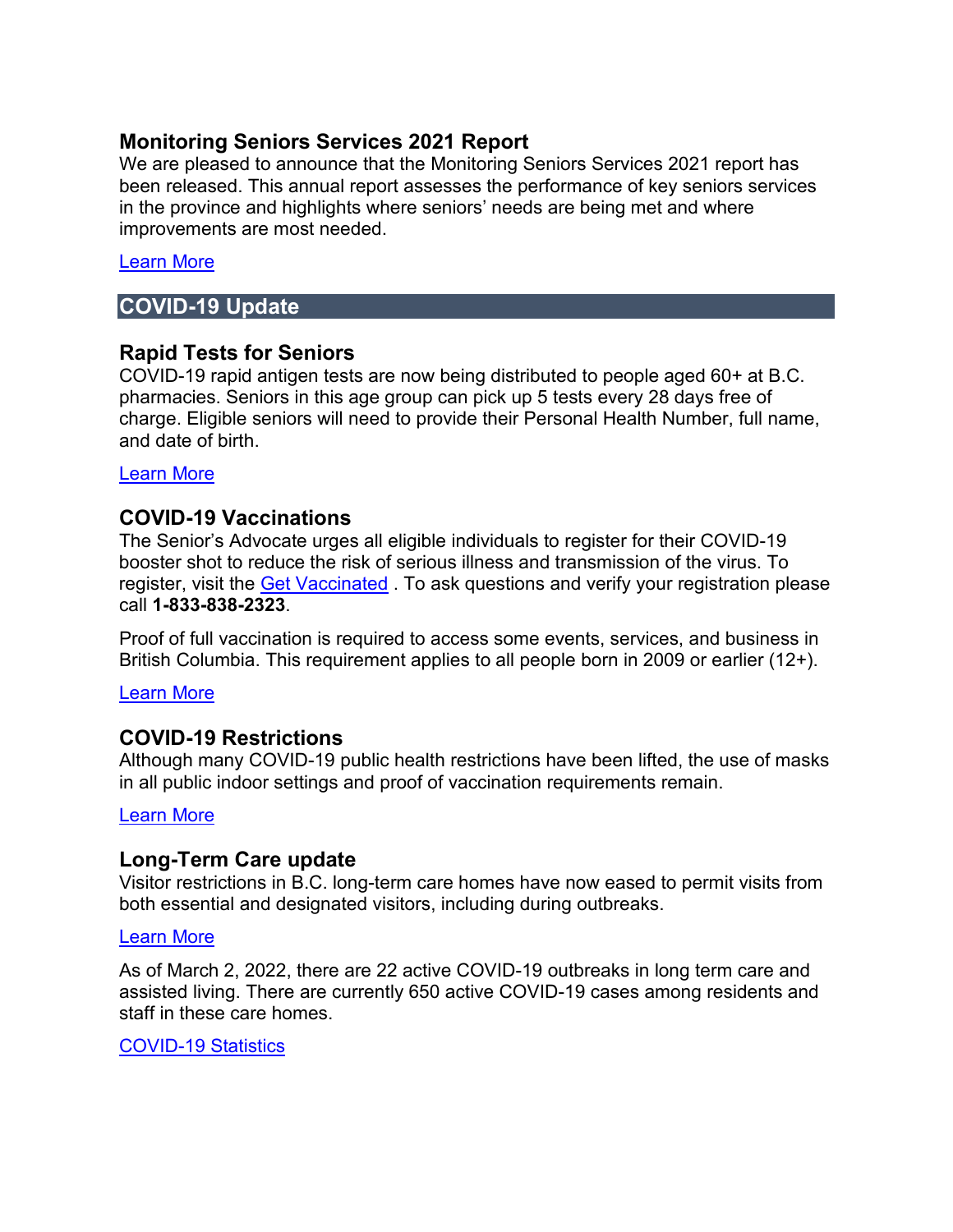### **Provincial News**

### **B.C. Budget 2022**

The newly released 2022 B.C. Budget includes some good news for seniors in the upcoming year. The new budget contains continued commitments to long-term care and assisted living in the context of COVID-19, as well as capital funding to improve long-term care infrastructure and eliminate multi-bed units.

Other highlights for seniors include a \$25 million investment to expand training for health care assistants to address staff shortages in long-term care, assisted living, and home care programming.

Seniors subsidized rental housing will also be on the rise with a planned \$100 million in accelerated funding for the development of units for seniors and people with disabilities.

#### [Learn More](https://www.bcbudget.gov.bc.ca/2022/default.htm/)

#### **Statements from the Provincial Health Officer and Minister of Health**

The Provincial Health Officer and the Minister of Health release regular statements that can be accessed on the [BC Government News](https://news.gov.bc.ca/) website.

#### **Recent Announcements from the B.C. Government Impacting Seniors**

- Feb 1, 2022 [New affordable homes to open in Kamloops](https://news.gov.bc.ca/releases/2022AG0014-000150)
- Feb 2, 2022 [Province to finance affordable seniors' housing in Burnaby](https://news.gov.bc.ca/releases/2022AG0012-000140)
- Feb 4, 2022 [Premier's statement on World Cancer Day](https://news.gov.bc.ca/releases/2022PREM0005-000151)
- Feb 4, 2022 More affordable seniors' housing coming to Nanaimo
- Feb 15, 2022 [British Columbians' COVID-19 efforts allow easing of restrictions](https://news.gov.bc.ca/releases/2022HLTH0053-000219)
- Feb 20, 2022 [Hundreds of new nursing training seats coming provincewide](https://news.gov.bc.ca/releases/2022HLTH0004-000250)
- Feb 23, 2022 [Budget 2022 moves us forward together to build a StrongerBC](https://news.gov.bc.ca/releases/2022FIN0005-000251)
- Feb 23, 2022 [COVID-19 rapid tests for people 70+ to be available at pharmacies](https://news.gov.bc.ca/releases/2022HLTH0065-000259)

#### **National News**

#### **Statements from the Chief Public Health Officer of Canada**

The Chief Public Health Officer of Canada releases regular statements that can be accessed on the [Government of Canada News w](https://www.canada.ca/en/news.html)ebsite.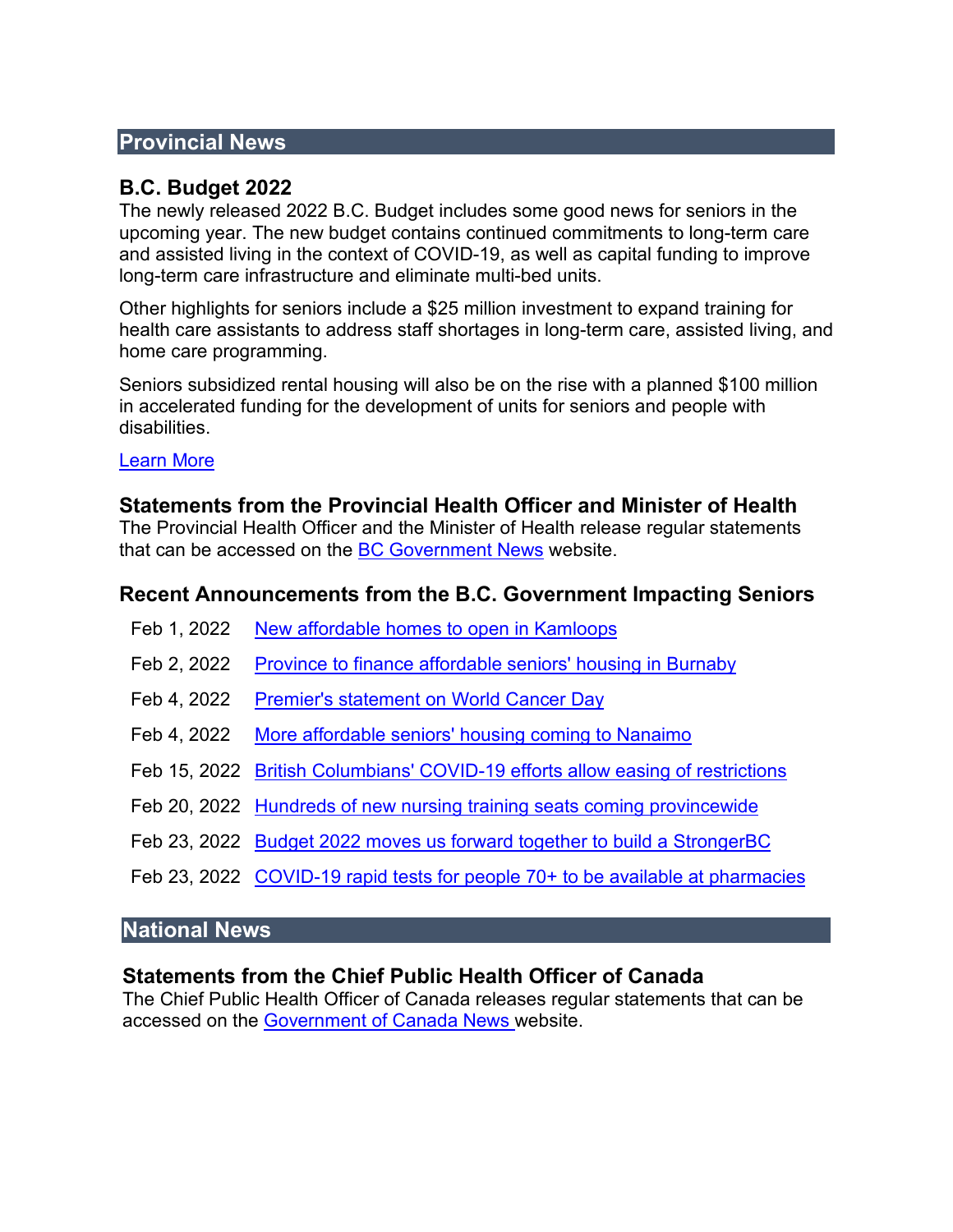### **Recent Announcements from the Federal Government Impacting Seniors**

- Feb 8, 2022 [Government of Canada introduces legislation to support low](https://www.canada.ca/en/employment-social-development/news/2022/02/oas-leg-news-release.html)[income seniors who received pandemic benefits](https://www.canada.ca/en/employment-social-development/news/2022/02/oas-leg-news-release.html)
- Feb 21, 2022 [British Columbia, tax-filing season starts today](https://www.canada.ca/en/revenue-agency/news/2022/02/british-columbia-tax-filing-season-starts-today.html)
- Feb 23, 2022 [Canada supports over 150 new homes for seniors in Vancouver](https://www.newswire.ca/news-releases/canada-supports-over-150-new-homes-for-seniors-in-vancouver-877844794.html)

### **Current Issues and Resources**

### **B.C. Speculation and Vacancy Tax Exemption**

Do you have questions about the B.C. speculation and vacancy tax? OSA has recently become aware of confusion regarding tax exemption rules for cases in which one spouse lives in long-term care, while the other continues to reside in the home.

Generally, a B.C. owner is exempt from the tax if the home is their principal residence. Spouses are also entitled to claim the principal residence exemption while it is the principal residence of only one of them.

Our office has found that a spouse living in residential care facility is also entitled to claim the principal residence exemption when the other spouse continues to live in their home.

#### [Learn More](https://www.seniorsadvocatebc.ca/current-issues/b-c-speculation-tax-and-vacancy-tax/)

# **One-Time GIS Payment for Seniors Affected by CERB**

Many seniors who received the Canada emergency response benefit (CERB) in 2020 saw a loss or reduction in their federal Guaranteed Income Supplement (GIS) payments as a result.

The federal government will provide an automatic, one-time repayment to alleviate the financial hardship of seniors who saw a loss of GIS or Allowance by compensating them for the full, annualized loss amount. This payment will be nontaxable non-reportable income. Seniors will not need to take any action to receive the one-time payment, which is scheduled to arrive on April 19, 2022.

#### [Learn More](https://www.seniorsadvocatebc.ca/current-issues/one-time-gis-payment-for-seniors-affected-by-cerb/)

#### **Income Tax Tips**

The deadline to file taxes is quickly approaching. This year's tax-filling deadline for most individuals is April 30, 2022. See our website for resources and tips, like how to find a free income tax clinic if you or someone you know has a low income and needs assistance completing their annual tax return.

#### [Learn More](https://www.seniorsadvocatebc.ca/current-issues/tax-preparation/)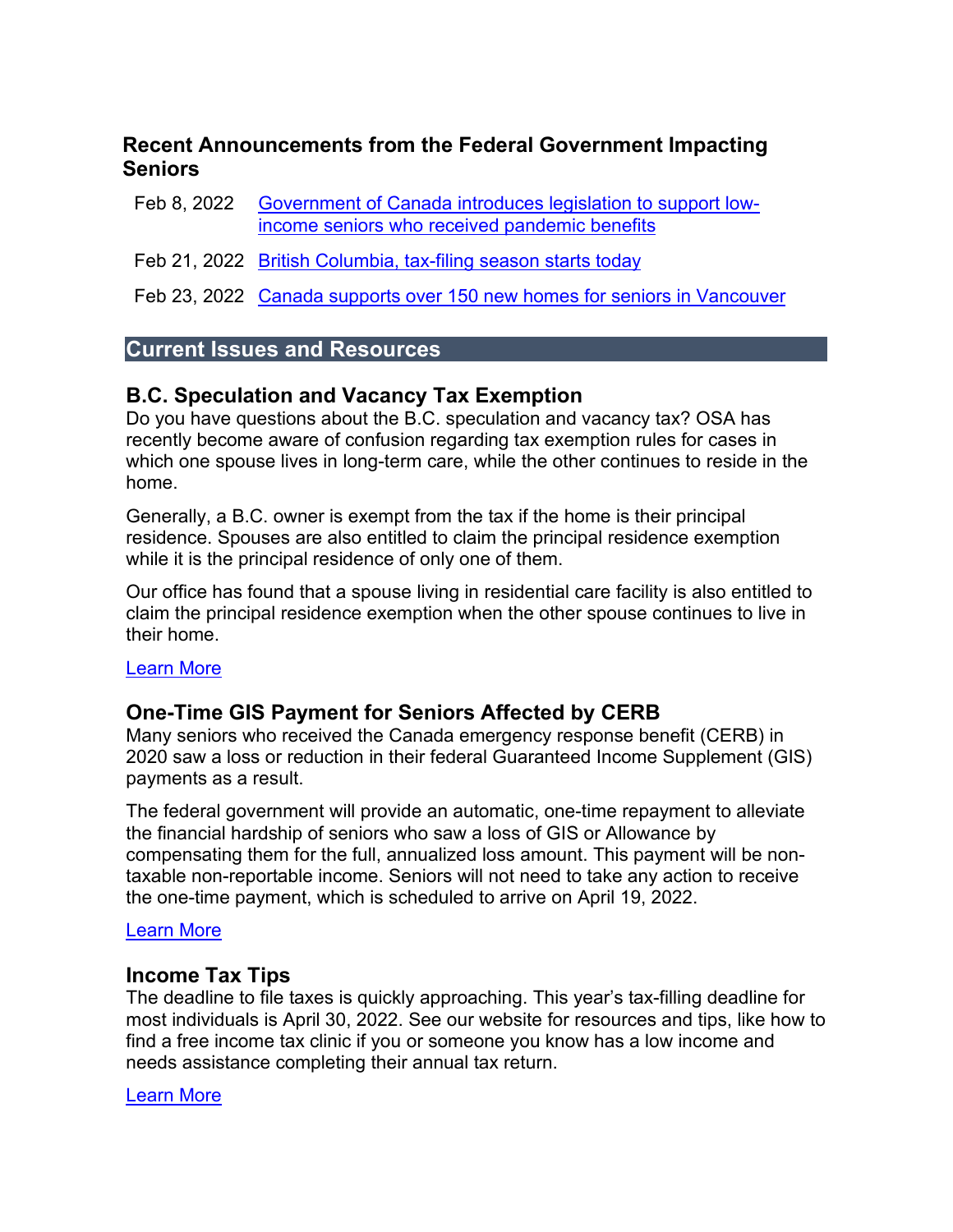# **Webinar: Protect Yourself from Fraud and Counterfeit Currency**

The RCMP and Bank of Canada are offering a webinar to teach seniors how to avoid scams and fraud attempts. Find out how to spot the top types of fraud and avoid counterfeit bank notes by registering to attend the session taking place on March 24, 2022.

#### [Learn More](https://forms.office.com/pages/responsepage.aspx?id=L-26LmOvr0Wme-wk8u6371QIvZKI5qtEgK8fA2IsBlVUQVZKUjVRNUZYNUlEN1ZCMEg3M1ZWTUFYNy4u)

### **National Long-term Care Services Standard Public Review**

The Health Standards Organization (HSO) has launched its 60-day Public Review for the proposed new National Long-Term Care Services Standards. This process is an opportunity for anyone to review and provide feedback on the draft standard before it is finalized and published. The public review is open until March 27th.

#### [Learn More](https://healthstandards.org/public-reviews/long-term-care-services/)

### **Recent Research**

### **Frailty-aware care: giving value to frailty assessment across different healthcare settings.**

#### (BMC Geriatrics)

Frailty assessments provide the opportunity to optimize patient care and identify individuals at risk for adverse health outcomes. This review looks at applying frailty assessments across care settings and impact on health outcomes.

#### [Learn More](https://link.springer.com/article/10.1186/s12877-021-02722-9)

# **The COVID-19 pandemic's impact on older adults' mental health: Contributing factors, coping strategies, and opportunities for improvement.**

#### (International Geriatric Psychology)

This commentary presents evidence that anxiety and depression have increased during the COVID-19 pandemic in older adults. Sex, age, location, living situation, socioeconomic status, and medical and psychiatric comorbidities influence risk of mental illness in older adults. Mitigation strategies for social isolation are discussed.

[Learn More](https://onlinelibrary.wiley.com/doi/full/10.1002/gps.5647)